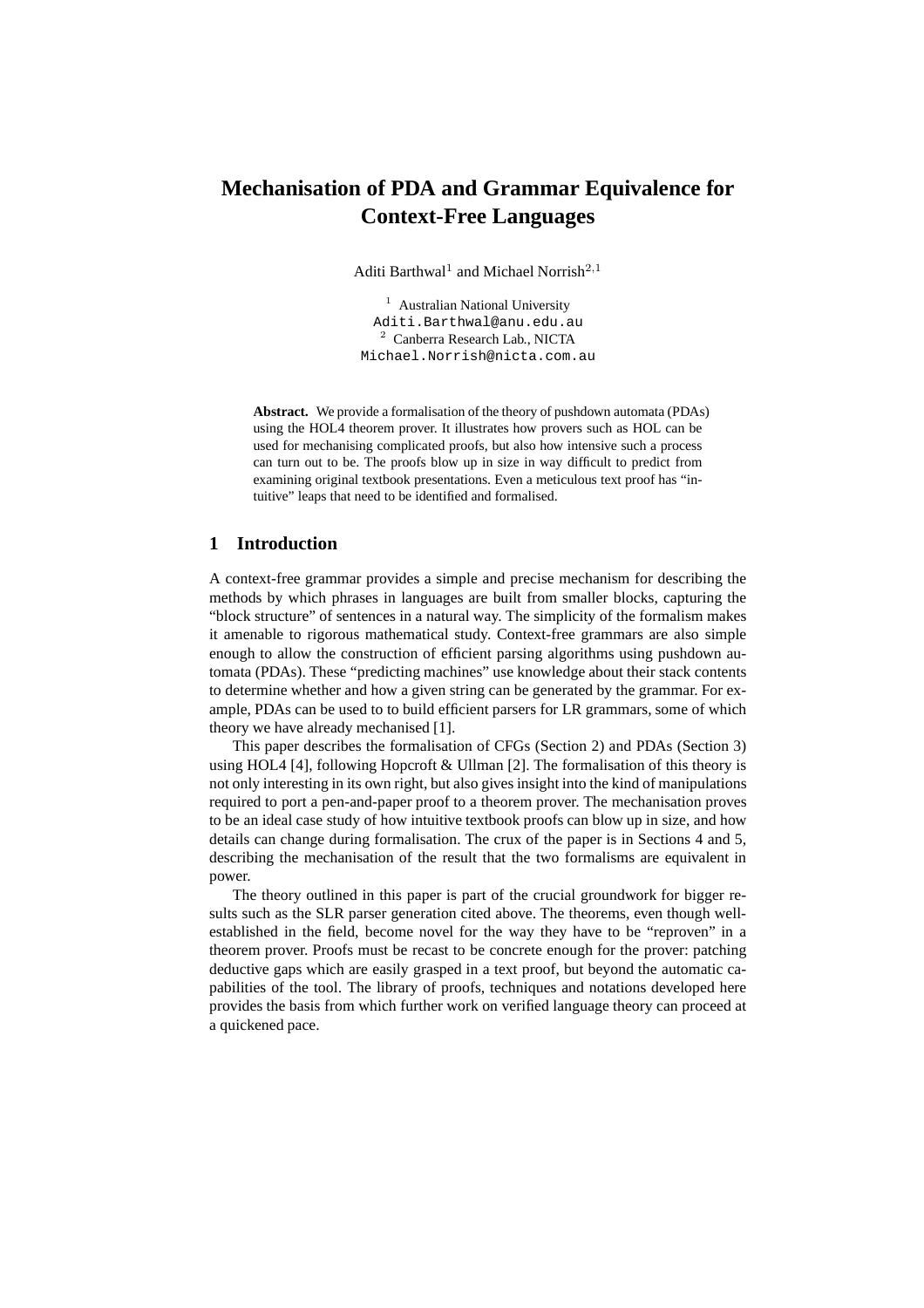# **2 Context-Free Grammars**

A context-free grammar (CFG) is represented in HOL using the following type definitions:

```
symbol = NTS of 'nts | TS of 'ts
rule = rule of 'nts => ('nts, 'ts) symbol list
grammar = G of ('nts, 'ts) rule list => 'nts
```
(The => arrow indicates curried arguments to an algebraic type's constructor. Thus, the rule constructor is a curried function taking a value of type 'nts (the symbol at the head of the rule), a list of symbols (giving the rule's right-hand side), and returning an ('nts,'ts) rule.)

Thus, a rule pairs a value of type 'nts with a symbol list. Similarly, a grammar consists of a list of rules and a value giving the start symbol. Traditional presentations of grammars often include separate sets corresponding to the grammar's terminals and non-terminals. It's easy to derive these sets from the grammar's rules and start symbol, so we shall occasionally write a grammar G as a tuple  $(V, T, P, S)$  in the proofs to come. Here, V is the list of non-terminals, T is the list of terminals, P is the list of productions and  $S$  is the start symbol.

**Definition 1.** *A list of symbols (or* sentential form*)* s derives t *in a single step if* s *is of the form*  $\alpha A \gamma$ , *t is of the form*  $\alpha \beta \gamma$ , and if  $A \rightarrow \beta$  *is one of the rules in the grammar. In HOL:*

derives g lsl rsl  $\iff$  $\exists s_1 \ s_2 \ \textit{rhs} \ \textit{lhs}.$  $(s_1$  ++ [NTS  $lhs$ ] ++  $s_2$  =  $lsl$ )  $\wedge$   $(s_1$  ++  $rhs$  ++  $s_2$  =  $rsl$ )  $\wedge$ rule  $\mathit{lhs}$   $\mathit{rhs} \in \mathit{rules}$   $q$ 

*(The infix ++ denotes list concatenation. The*  $\epsilon$  *denotes membership.)* 

We write (derives g)<sup>\*</sup>  $sf_1$   $sf_2$  to indicate that  $sf_2$  is derived from  $sf_1$  in zero or more steps, also written  $sf_1 \Rightarrow * sf_2$  (where the grammar g is assumed). This is concretely represented using what we call derivation lists. If an arbitrary binary relation R holds on adjacent elements of  $l$  which has  $x$  as its first element and  $y$  as its last element, then this is written  $R \vdash l \lhd x \rightarrow y$ . In the context of grammars, R relates sentential forms. Later we will use the same notation to relate derivations in a PDA. Using the concrete notation has simplified automating the proofs of many theorems. We will also use the rightmost derivation relation, rderives, and its closure.

**Definition 2.** *The* language *of a grammar consists of all the words (lists of only terminal symbols) that can be derived from the start symbol.*

```
language q ={tsl \rvert} (derives g)<sup>*</sup> [NTS (startSym g)] tsl \rvert \rvert isWord tsl }
```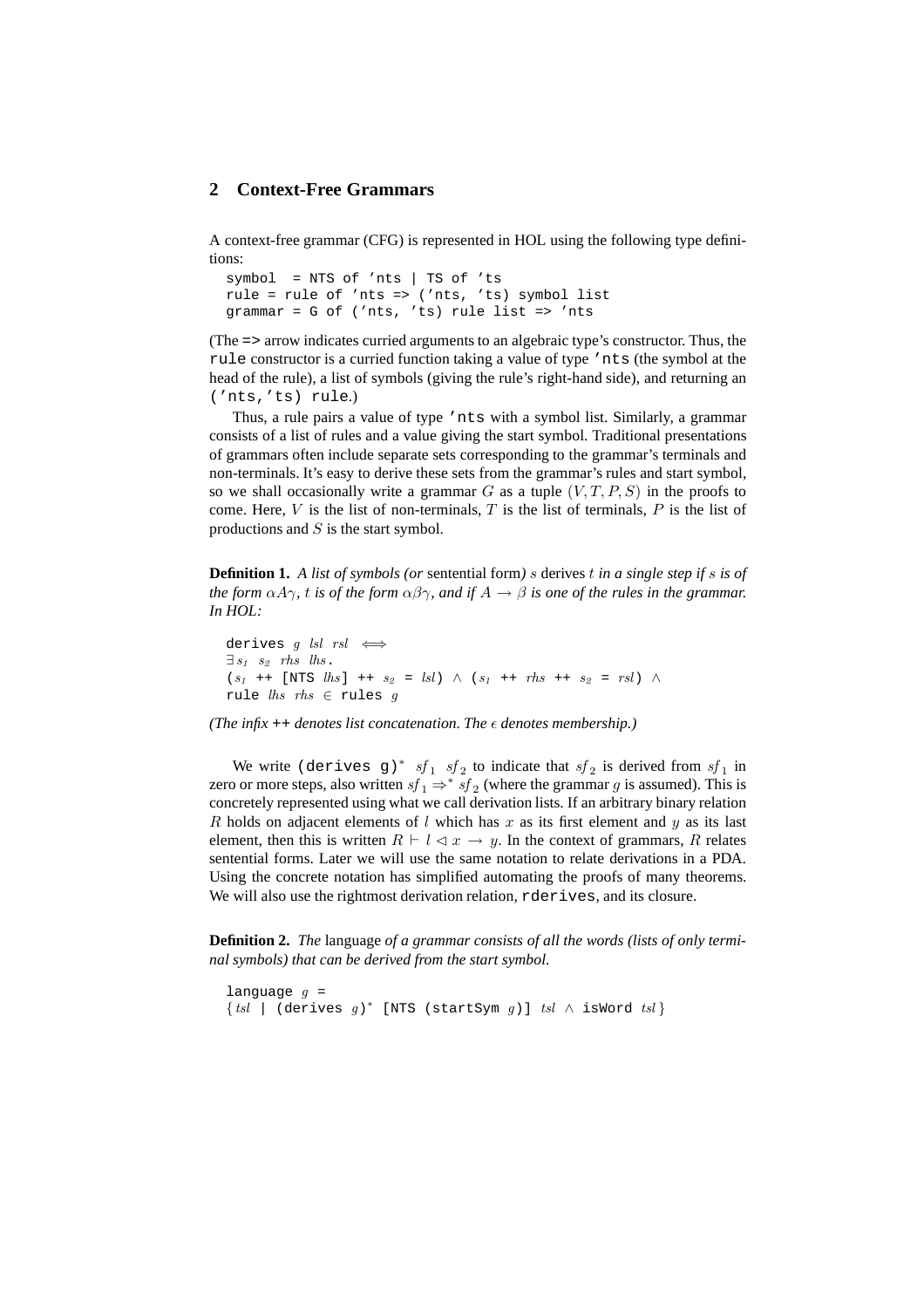### **3 Pushdown Automata**

The PDA is modelled as a record containing the start state (start or  $q_0$ ), the starting stack symbol ( $ssSym$  or  $Z_0$ ), list of final states (final or F) and the next state transitions (final or  $\delta$ ).

```
pda = <| start : 'state; ssSym : 'ssym; final : 'state list;
         next : ('isym, 'ssym, 'state) trans list |>
```
The input alphabets  $(\Sigma)$ , stack alphabets  $(\Gamma)$  and the states for the PDA  $(Q)$  can be easily extracted from the above information. In the proofs, we will refer to a PDA  $M$  as the tuple  $(Q, \Sigma, \Gamma, \delta, q_0, Z_0, F)$  for easy access to the components. We have used lists instead of sets to avoid unncessary finiteness constraints in our proofs.

The trans type implements a single transition. A transition is a tuple of an 'optional' input symbol, a stack symbol and a state, and the next state along with the stack symbols (possibly none) to be added onto the current stack. The trans type describes a transition in the PDA's state machine. The next field of the record is a list of such transitions.

```
trans = ('isym option # 'ssym # 'state) # ('state # 'ssym list)
```
In HOL, a PDA transition in machine  $M$  is expressed using a binary relation on "instantaneous descriptions" of the tape, the machine's stack, and its internal state. We write  $M \vdash (q, i\alpha, s) \rightarrow (q', i', s')$  to mean that in state q, looking at input i with stack s, m can transition to state  $q'$ , with the input becoming i' and the stack becoming s'. The input i' is either the same as i $\alpha$  (referred to as an  $\epsilon$  move) or is equal to  $\alpha$ . Here, consuming the input symbol  $\pm$  corresponds to SOME  $\pm$  and ignoring the input symbol is NONE in the trans type.

Using the concrete derivation list notation, we write ID  $M \vdash \ell \lhd x \rightarrow y$  to mean that the list  $\ell$  is a sequence of valid instantaneous descriptions for machine M, starting with description x and ending with  $y$ . Transitions are not possible in the state where the stack is empty and only  $\epsilon$  moves are possible in the state where the input is empty. In this paper, we will consider the language "accepted by empty stack" (laes): $3$ 

# **Definition 3 (Language accepted "by empty stack").**

 $\text{Z} \text{Z} = \{ w \mid M \vdash (q_0, w, Z_0) \rightarrow^* (p, \epsilon, \epsilon) \text{ for some } p \text{ in } Q \}$ 

To be consistent with the notation in Hopcroft and Ullman, predicate laes is referred to as  $N(M)$  in the proofs to follow. When the acceptance is by empty stack, the set of final states is irrelevant, so we usually let the list of final states be empty.

In the remainder of the paper we focus on the equivalence of PDAs and CFGs. Constructing a PDA for a CFG is a straightforward process so instead we devote much of the space to explaining the construction of a CFG from PDA and its equivalence proof. In order to illustrate the huge gap between a textbook *vs.* theorem prover formalisation, we try to follow Hopcroft and Ullman as closely as possible. As in the book, for the construction of a PDA from a CFG, we assume the grammar is in Greibach normal form.

<sup>3</sup> In the background mechanisation we have proved that this language is equivalent to the other standard notion: "accepted by final state".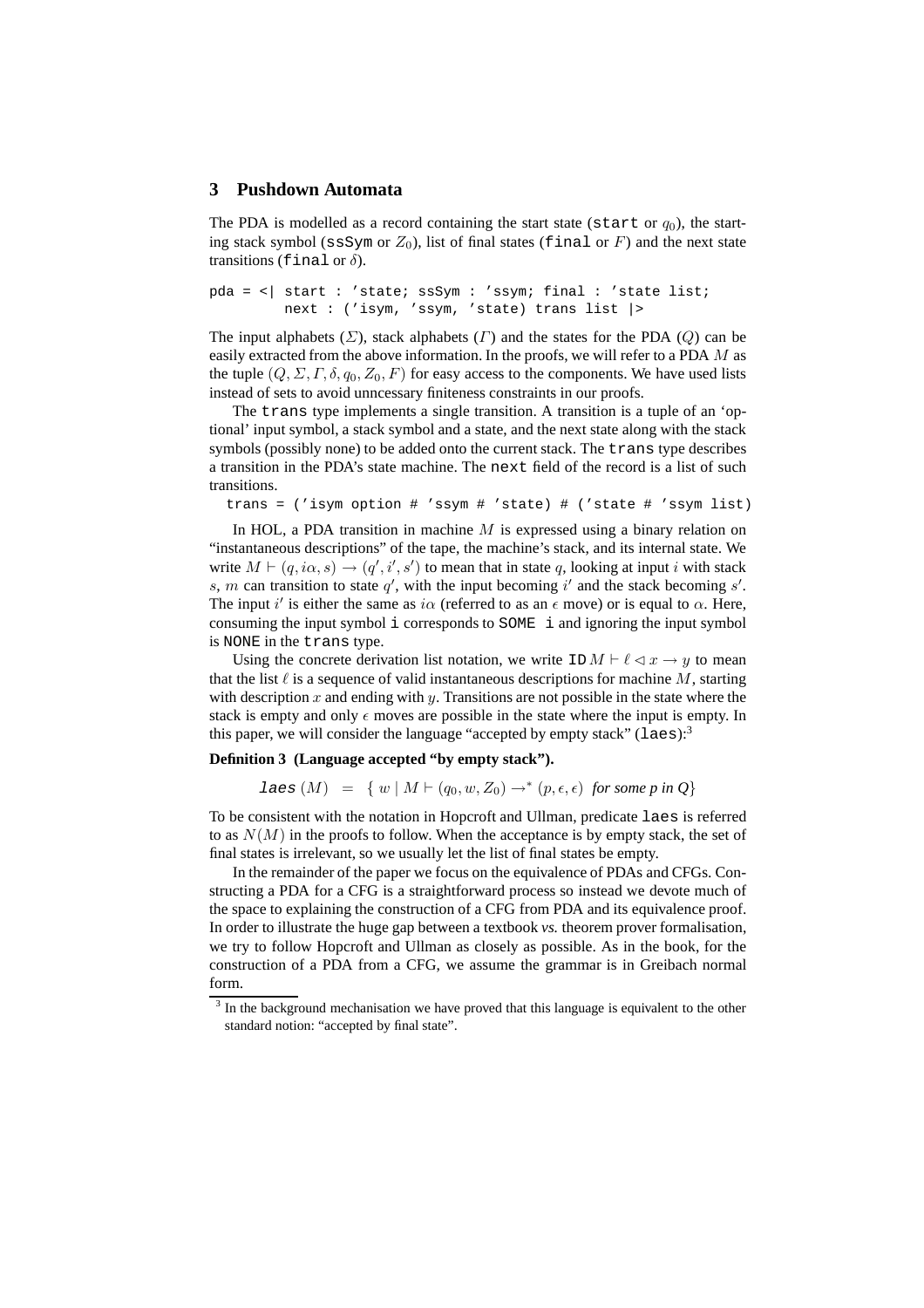# **4 Constructing a PDA for a CFG**

Let  $G = (V, T, P, S)$  be a context-free grammar in Greibach normal form generating L. We construct machine M such that  $M = (q, T, V, \delta, q, S, \phi)$ , where  $\delta(q, a, A)$  contains  $(q, \gamma)$  whenever  $A \to a\gamma$  is in P. Every production in a grammar that is in GNF has to be of the form  $A \rightarrow a\alpha$ , where a is a terminal symbol and  $\alpha$  is a string (possibly empty) of non-terminal symbols (isGnf). The automaton for the grammar is constructed by creating transitions from the grammar productions,  $A \rightarrow a\alpha$  that read the head symbol of the RHS (a) and push the remaining RHS ( $\alpha$ ) on to the stack. The terminals are interpreted as the input symbols and the non-terminals are the stack symbols for the PDA.

```
trans q (rule l r) = ((SOME (HD r), NTS l, q), q, TL r)
grammar2pda g \ q =(let ts = \text{MAP} (trans q) (rules g) in
   \leq|start := q; ssSym := NTS (startSym q); next := ts;
     final := [ ] | >
```
(Here HD returns the first element in the list and TL returns the remaining list. Function MAP applies a given function to each element of a list.)

The PDA  $M$  simulates leftmost derivations of  $G$ . Since  $G$  is in Greibach normal form, each sentential form in a leftmost derivation consists of a string of terminals  $x$ followed by a string of variables  $\alpha$ . M stores the suffix  $\alpha$  of the left sentential form on its stack after processing the prefix  $x$ . Formally we show that

$$
S \stackrel{l}{\Rightarrow}^* x\alpha \text{ by a leftmost derivation if and only if } (q, x, A) \rightarrow_M^* (q, \epsilon, \alpha) \qquad (1)
$$

This turns out to be straightforward process in HOL and is done by representing the grammar and the machine derivations using derivation lists. Let  $dl$  represent the grammar derivation from S to x $\alpha$  and dl' represent the derivation from  $(q, x, A)$  to  $(q, \epsilon, \alpha)$ in the machine. Then an induction on  $dl$  gives us the "if" portion of  $(1)$  and induction on dl′ gives us the "only if" portion of (1). Thus, we can conclude the following,

#### **HOL Theorem 1**

```
\forall q. isGnf q \Rightarrow \exists m. x \in language q \iff x \in laes m
```
# **5 Constructing a CFG from a PDA**

The CFG for a PDA is constructed by encoding every possible transition step in the PDA as a rule in the grammar. The LHS of each production encodes the starting and final state of the transition while the RHS encodes the contents of the stack in the final state.

Let M be the PDA  $(Q, \delta, q_0, Z_0, \phi)$  and  $\Sigma$  and  $\Gamma$  the derived input and stack alphabets, respectively. We construct  $G = (V, \Sigma, P, S)$  such that V is a set containing the new symbol S and objects of the form  $[q, A, p]$ ; for q and p in Q, and A in  $\Gamma$ .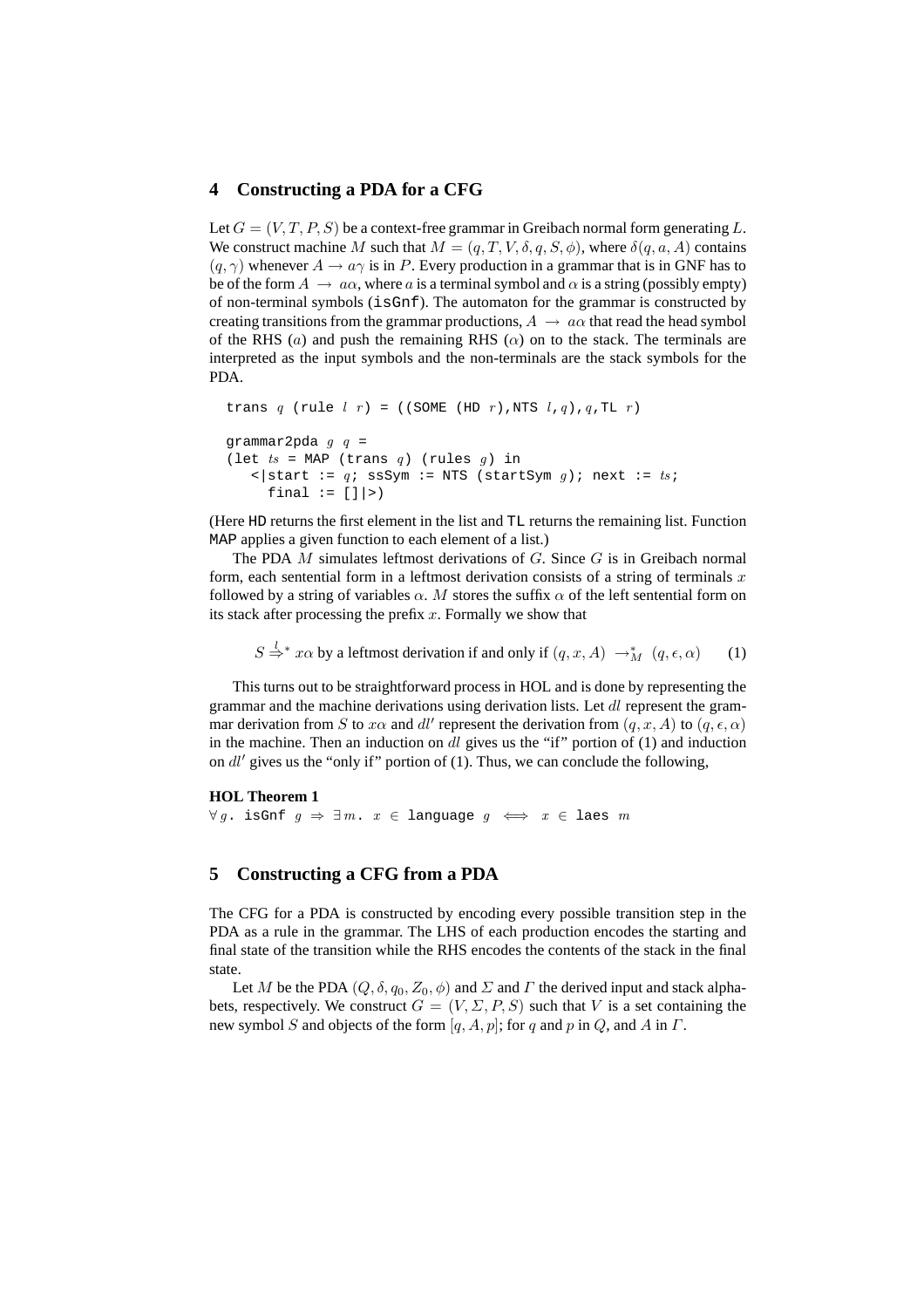The productions P are of the following form: (**Rule 1**)  $S \rightarrow [q_0, Z_0, q]$  for each q in Q; and (Rule 2)  $[q, A, q_{m+1}] \rightarrow a[q_1, B_1, q_2][q_2, B_2, q_3] \dots [q_m, B_m, q_{m+1}]$  for each  $q, q_1, q_2, ..., q_{m+1}$  in  $Q$ , each  $a$  in  $\Sigma \cup \{\epsilon\}$ , and  $A, B_1, B_2, ..., B_m$  in  $\Gamma$ , such that  $\delta(q, a, A)$  contains  $(q_1, B_1B_2...B_m)$  (if  $m = 0$ , then the production is  $[q, A, q_1] \rightarrow a$ ). The variables and productions of G have been defined so that a leftmost derivation in G of a sentence x is a simulation of the PDA M when fed the input x. In particular, the variables that appear in any step of a leftmost derivation in  $G$  correspond to the symbols on the stack of  $M$  at a time when  $M$  has seen as much of the input as the grammar has already generated.

**From text to automated text:** For **Rule 1** we only have to ensure that the state  $q$  is in Q. On the other hand, there are multiple constraints underlying the statement of **Rule 2** which will need to be isolated for mechanisation and are summarised below.

- **C2.1** The states  $q$ ,  $q_1$  and  $p$  belong in  $Q$  (a similar statement for terminals and nonterminals can be ignored since they are derived);
- **C2.3** the corresponding machine transition is based on the values of  $a$  and  $m$  and steps from state q to some state  $q_1$  replacing A with  $B_1...B_m$ ;
- **C2.3** the possibilties of generating the different grammar rules based on whether  $a = \epsilon$ ,  $m = 0$  or a is a terminal symbol;

**C2.4** if  $m > 1$  *i.e.* more than one nonterminal exists on the RHS of the rule then

- **C2.4.1**  $\alpha$  is composed of only nonterminals;
- **C2.4.2** a nonterminal is an object of the form  $[q, A, p]$  for PDA from-state q and to-state  $p$ , and stack symbol  $A$ ;
- **C2.4.3** the from-state of the first object is  $q_1$  and the to-state of the last object is  $q_{m+1}$ ;

**C2.4.4** the to-state and from-state of adjacent nonterminals must be the same;

**C2.4.5** the states encoded in the nonterminals must belong to Q.

Whether we use a functional approach or a relational one, the succinctness of the above definition is hard to capture in HOL. Using relations we can avoid concretely computing every possible rule in the grammar and thus work at a higher level of abstraction. The extent of details to follow are characteristic of mechanising such a proof. The relation pda2grammar captures the restrictions on the rules for the grammar corresponding to a PDA.

```
pda2grammar m g \iff(q \in states m \iffrule (startSym g) [NTS (m.start, m.ssSym, q)] \in rules g) \wedge∀r. r ∈ rules q \iff p2qtrans m r
```
The first conjuct of the relation corresponds to **Rule 1** and the second conjunct (p2gtrans) ensures that each rule conforms with **Rule 2**. As already mentioned, **Rule 2** turns out to be more complicated to mechanise due to the amount of detail hidden behind the concise notation.

The p2gtrans predicate (see Figure 1) enforces the conditions **C2.1**, **C2.2**, **C2.3** (the three possibilities for the rule,  $A \rightarrow \epsilon$ ;  $A \rightarrow a$ , where a is a terminal symbol and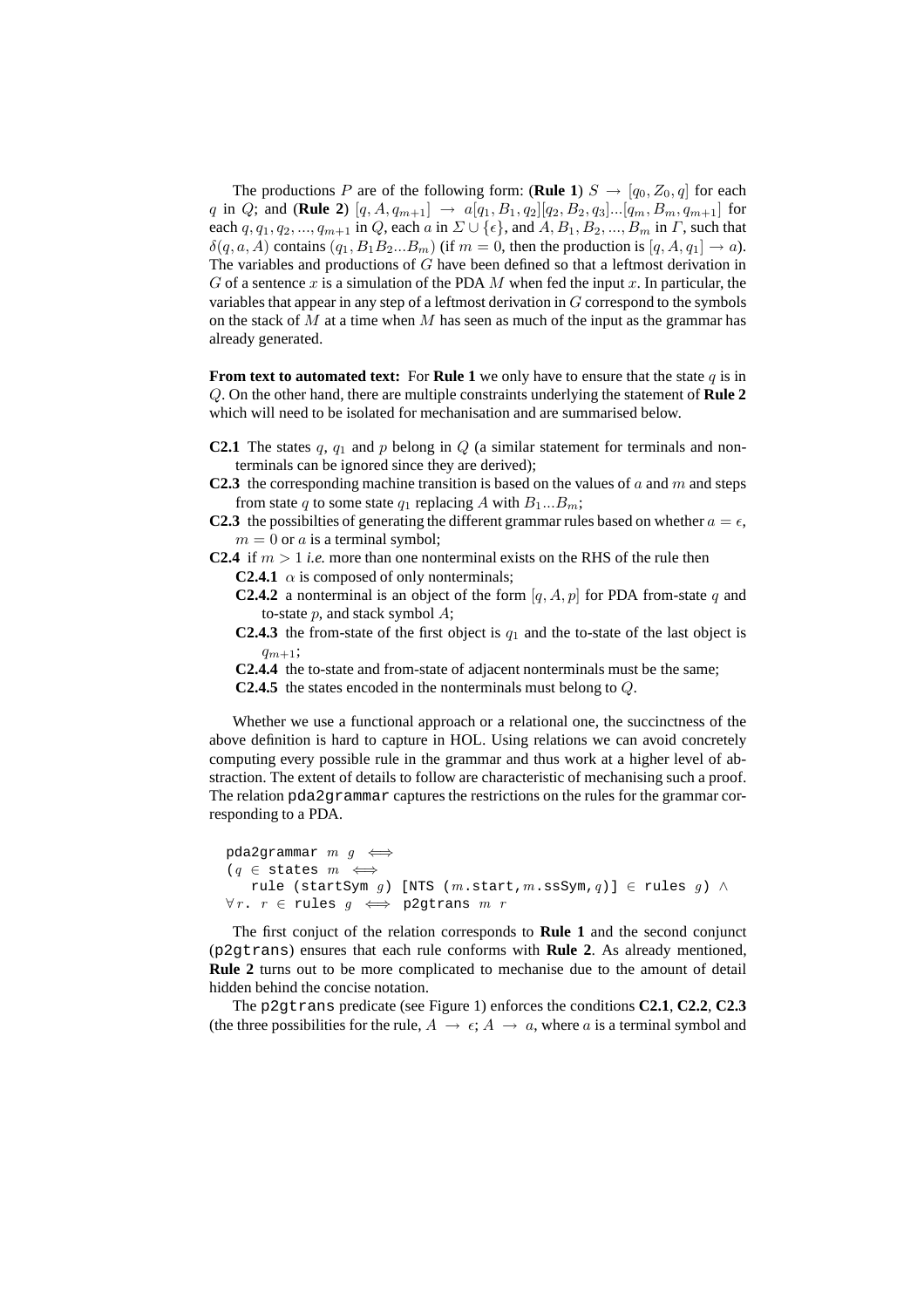```
p2gtrans m (rule l ntsl) \iff\existsisymo ssym q q' p mrhs.
   (l = (q, ssym, p)) ∧ q \in states m \wedge q' \in states m \wedge qp \in states m \wedge ((isymo,ssym,q),q',mrhs) \in m.next \wedge((ntsl = []) \land (isymo = \text{NOTE}) \land (q' = p) \land (mrhs = []) \lor(\exists ts. (ntsl = [\text{TS } ts]) ∧ (isymo = \text{SOME} (TS ts)) ∧ (q' = p) ∧
       (mrhs = [])) ∨
    \exists h \ t. ((ntsl = h::t) \wedge t \neq []) \wedge(\exists ts. (h = TS ts) ∧ (isymo = SOME (TS ts)) ∧
            (MAP transSym t = mrhs) \land ntslCond m (q', p, mrhs) t) \lor(isymo = \text{NOTE}) ∧ (MAP transSym ntsl = mrhs) ∧
        ntslCond m (q', p, mrhs) ntsl))
```


 $A \rightarrow a\alpha$ ) and the structure of the RHS of the rule which is based on the number of components in it (remaining three-way disjunction).

For the third type of production (more than one nonterminal *i.e.*  $m > 1$ ), condition ntslCond captures **C2.4**. It enforces that ntsl ( $\alpha$  in **C2.4.1**) has only nonterminals,  $[q, A, p]$  is interpreted as a non-terminal symbol and q (frmState) and p (toState) belong in the states of the PDA (**C2.4.2**), the conditions on  $q'$  and  $q_l$  that reflects **C2.4.3** condition on  $q_1$  and  $q_{m+1}$  respectively, **C2.4.4** using relation *adj* and **C2.4.5** using the last conjunct.

```
ntslCond m (q',ql,mrhs) ntsl \iffEVERY isNonTmnlSym ntsl ∧
(\forall e_1 \ e_2 \ p \ s. \ (ntsl = p ++ [e_1; e_2] ++ s) \Rightarrow adj e_1 e_2) \wedge(frmState (HD ntsl) = q') \wedge (toState (LAST ntsl) = ql) \wedge(\forall e. e \in ntsl \Rightarrow toState e \in states m \land frmState e \in states m)
```
(The  $\cdot$  is used to separate elements in a list and LAST returns the last element in a list.)

The constraints described above reflect exactly the information corresponding to the two criteria for the grammar rules. On the other hand, it is clear that the automated definition looks and is far more complex to digest. Concrete information that is easily gleaned by a human reader from abstract concepts has to be explicitly stated in a theorem prover.

Now that we have a CFG for our machine we can plunge ahead to prove the following.

**Theorem 1.** *If* L *is* N(M) *for some PDA* M*, then* L *is a context-free language.*

To show that  $L(G) = N(M)$ , we prove by induction on the number of steps in a derivation of  $G$  or the number of moves of  $M$  that

$$
(q, x, A) \rightarrow_M^* (p, \epsilon, \epsilon) \text{ iff } [q, A, p] \stackrel{l}{\Rightarrow_G^*} x . \tag{2}
$$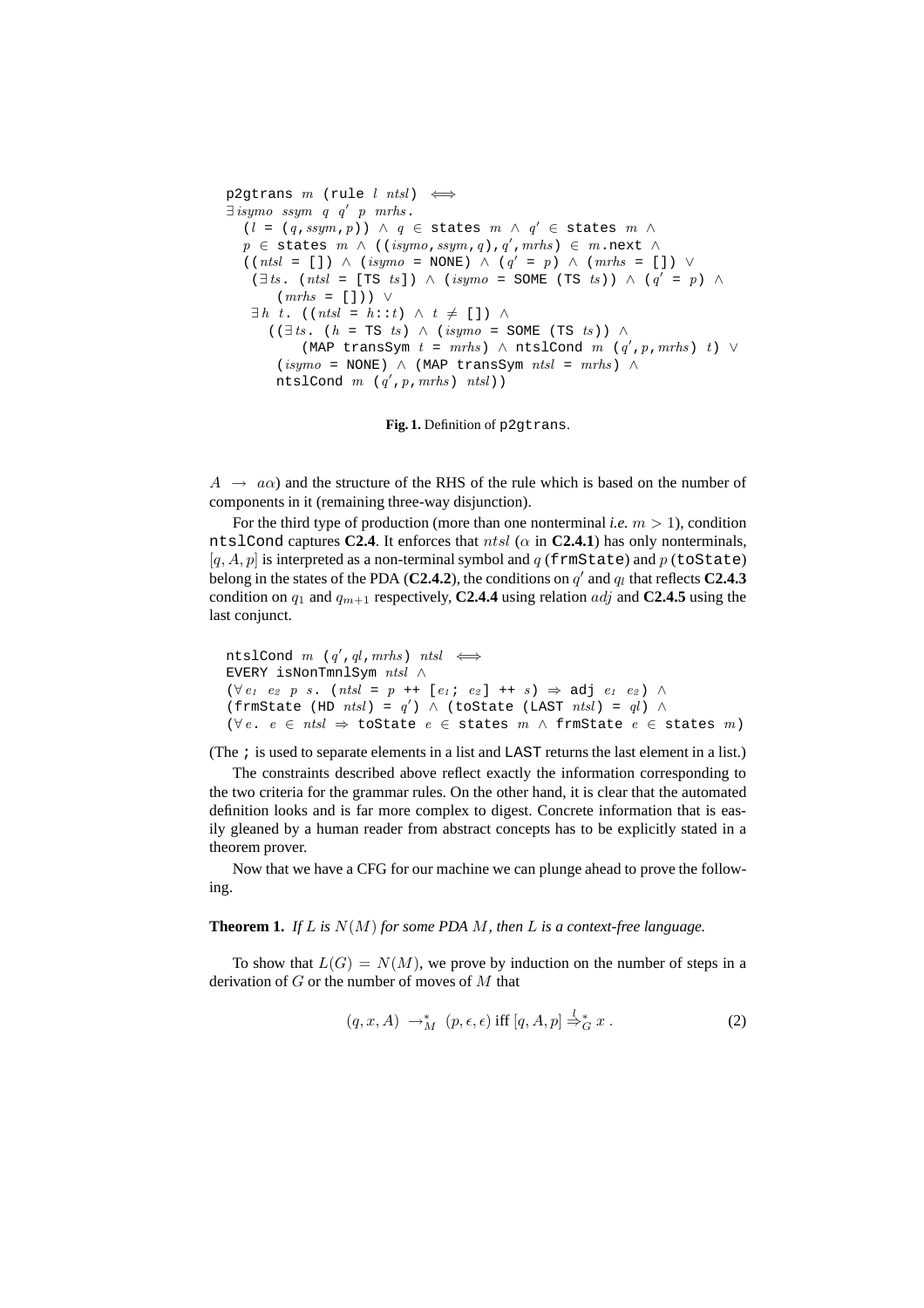#### **5.1 Proof of the "if" portion of (2)**

First we show by induction on i that if  $(q, x, A) \rightarrow^{i} (p, \epsilon, \epsilon)$ , then  $[q, A, p] \Rightarrow^{*} x$ .

#### **HOL Theorem 2**

```
ID m + dl \leq (q, x, [A]) \rightarrow (p, [], []) \land isWord x \land ...pda2grammar m \stackrel{\sim}{g} \Rightarrow (derives g)^* [NTS (q,A,p)] x
```
*Proof.* The proof is based on induction on the length of dl. The crux of the proof is breaking down the derivation such that a single stack symbol gets popped off after reading some (possibly empty) input.

Let  $x = a\gamma$  and  $(q, a\gamma, A) \rightarrow (q_1, \gamma, B_1 B_2 ... B_n) \rightarrow i^{-1} (p, \epsilon, \epsilon)$ . The single step is easily derived based on how the rules are constructed. For the  $i - 1$  steps, the induction hypothesis can be applied as long as the derivations involve a single symbol on the stack. The string  $\gamma$  can be written  $\gamma = \gamma_1 \gamma_2...\gamma_n$  where  $\gamma_i$  has the effect of popping  $B_j$  from the stack, possibly after a long sequence of moves. Note that  $B_1$  need not be the  $n^{th}$  stack symbol from the bottom during the entire time  $\gamma_1$  is being read by M. In general,  $B_j$  remains on the stack unchanged while  $\gamma_1, \gamma_2...\gamma_{j-1}$  is read. There exist states  $q_2, q_3, ..., q_{n+1}$ , where  $q_{n+1} = p$ , such that  $(q_j, \gamma_j, B_j) \rightarrow^* (q_j, \epsilon, \epsilon)$ by fewer than i moves  $(q_i)$  is the state entered when the stack first becomes as short as  $n - j + 1$ ). These observations are easily assumed by Hopcroft and Ullman or for that matter any human reader. The more concrete construction for mechanisation is as follows.

*Filling in the gaps*: For a derivation of the form,  $(q_1, \gamma, B_1 B_2 ... B_n) \rightarrow^{i} (p, \epsilon, \epsilon)$ , this is asserted in HOL by constructing a list of objects  $(q0, \gamma_j, B_j, q_n)$  (combination of the object's from-state, input, stack symbols and to-state), such that  $(q0, \gamma_j, B_j) \rightarrow^i (q_n, \epsilon)$ , where  $i > 0$ ,  $\gamma_i$  is input symbols reading which stack symbol  $B_i$  gets popped off from the stack resulting in the transition from state  $q_0$  to  $q_n$ . The from-state of the first object in the list is  $q_1$  and the to-state of the last object is p. Also, for each adjacent object e1, e2, the to-state of e1 is the same as the from-state of e2. This process of popping off the  $B_i$  stack symbol turns out to be a lengthy one and is reflected in the proof statement of HOL Theorem 3.

To be able to prove this, it is neccessary to provide the assertion that each derivation in the PDA can be divided into two parts, such that the first part (list  $d\ell$ ) corresponds to reading  $n$  input symbols to pop off the top stack symbol. This is our HOL Theorem 4.

The proof of above is based on another HOL theorem that if  $(q, \gamma\eta, \alpha\beta) \rightarrow^{i} (q', \eta, \beta)$ then we can conclude  $(q, \gamma, \alpha) \rightarrow^{i} (q', \epsilon, \epsilon)$  (proved in HOL). This is a good example of a proof where most of the reasoning is "obvious" to the reader. This when translated into a theorem prover results in a cascading structure where one has to provide the proofs for steps that are considered "trivial". The gaps outlined here are just the start of the bridging process between the text proofs and the mechanised proofs.

*Proof resumed*: Once these gaps have been taken care of, we can apply the inductive hypothesis to get

$$
[q_j, B_j, q_{j+1}] \stackrel{l}{\Rightarrow}^* \gamma_j \text{ for } 1 \le j \le n. \tag{3}
$$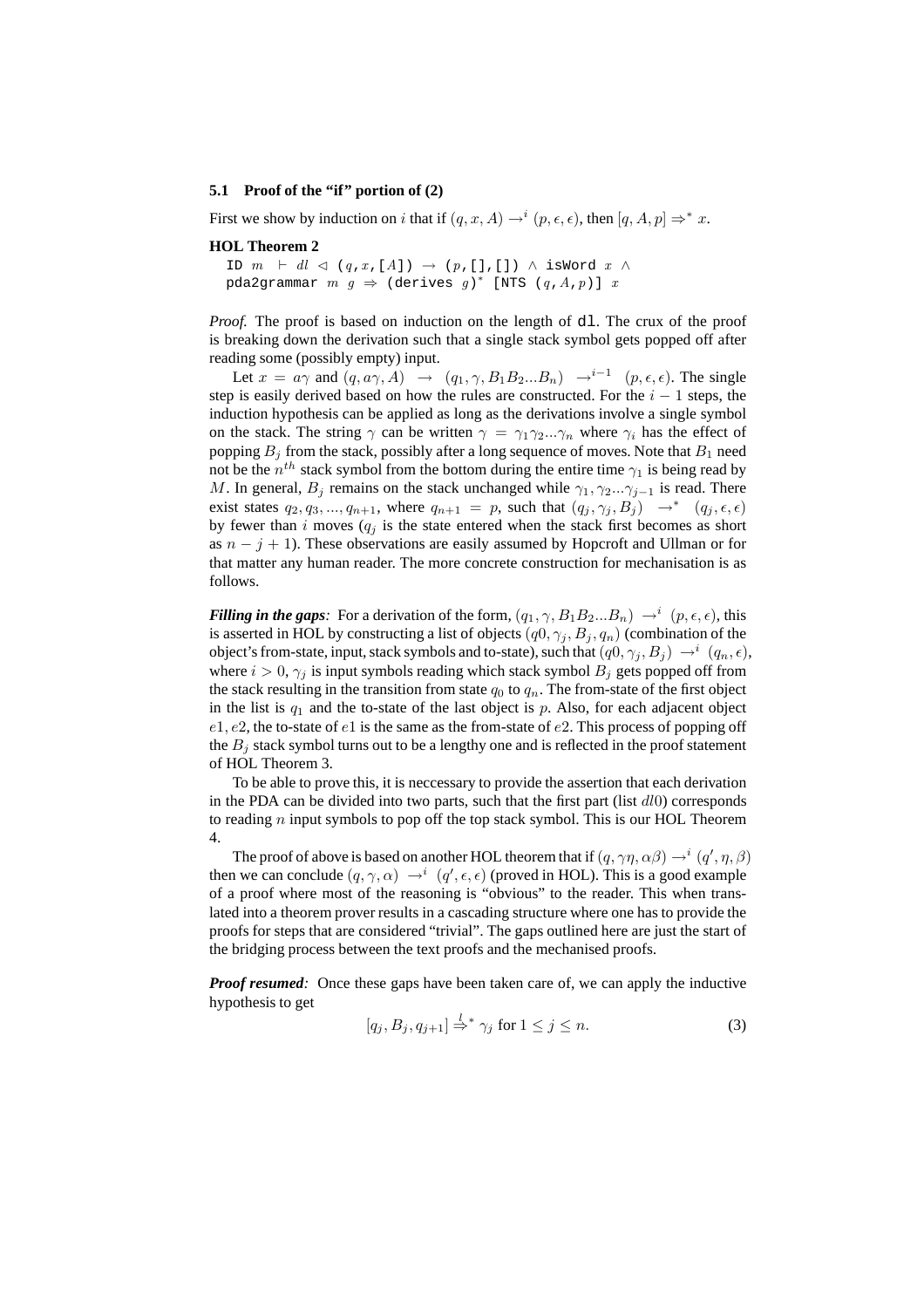#### **HOL Theorem 3**

```
ID p \vdash dl \lhd (q, inp, stk) \rightarrow (qf, [], []) \Rightarrow\exists l. (inp = FLAT (MAP inp l)) \wedge (stk = MAP stk l) \wedge(\forall e. e \in \text{MAP} tost l \Rightarrow e \in \text{states } p) \land(\forall e. e \in \text{MAP} frmst l \Rightarrow e \in \text{states } p) \land(\forall h t. (l = h : : t) \Rightarrow (frmst h = q) \land (stk h = HD stk) \land(tost (LAST l) = qf)) \wedge\forall e_1 \ e_2 \ pfx \ sfx. \ (l = pfx + [e_1; e_2] + sfx) \Rightarrow(frmst e_2 = tost e_1) \wedge\forall e. e \in l \Rightarrow \exists m. m \langle |dl| \wedgeNRC (ID p) m (frmst e, inp e, [stk e]) (tost e, [], [])
```
*(Relation* NRC R m x y *is the RTC closure of* R *from* x *to* y *in* m *steps.)*

#### **HOL Theorem 4**

ID  $p \vdash dl \lhd (q, inp, stk) \rightarrow (qf, [], []) \Rightarrow$  $\exists dl_0 q_0 i_0 s_0 spfx$ . ID  $p \vdash dl_0 \triangleleft (q, inp, stk) \rightarrow (q_0, i_0, s_0) \wedge$ ( |  $s_0$  | = |stk | − 1) ∧  $(\forall q' \ i' \ s' \ldots (q', i', s') \in \text{FRONT} \ dl_0 \Rightarrow |stk| \leq |s'|) \land$  $((\exists dl_1 \cdot \text{ID } p \ \vdash dl_1 \ \lhd \ (q_0, i_0, s_0) \ \rightarrow \ (qf, [\ ] , [\ ] ) \ \wedge$  $|dl_1| < |dl| \wedge |dl_0| < |dl|$ ) ∨  $((q_0, i_0, s_0) = (qf, [], [])$ 

*(Predicate* FRONT l *returns the list* l *minus the last element.)*

This leads to,  $a[q_1, B, q_2][q_2, B_2, q_3] ... [q_n, B_n, q_{n+1}] \stackrel{l}{\Rightarrow}^* x.$ Since  $(q, a\gamma, A) \rightarrow (q_1, \gamma, B_1 B_2 ... B_n)$ , we know that

 $[q, A, p] \stackrel{l}{\Rightarrow} a[q_1, B, q_2][q_2, B_2, q_3] \dots [q_n, B_n, q_{n+1}],$  so finally we can conclude that  $[q, A, p] \stackrel{l}{\Rightarrow}^* a \gamma_1 \gamma_2 ... \gamma_n = x$ .

The overall structure of the proof follows Hopcroft and Ullman but for each assertion made in the book, we have to provide concrete proofs before we can proceed any further. These proofs were quite involved, only a small subset of which has been shown above due to space restrictions.

#### **5.2 Proof of the "only if" portion of (2)**

Now suppose  $[q, A, p] \Rightarrow^{i} x$ . We show by induction on i that  $(q, x, A) \rightarrow^{*} (p, \epsilon, \epsilon)$ .

#### **HOL Theorem 5**

```
derives q \vdash dl \lhd [NTS (q, A, p)] \rightarrow x \Rightarrow isWord x \Rightarrowpda2qrammar m q \Rightarrow(TD \ m)^* (q, x, [A]) (p, [], [])
```
*Proof.* The basis,  $i = 1$ , is immediate, since  $[q, A, p] \rightarrow x$  must be a production of G and therefore  $\delta(q, x, A)$  must contain  $(p, \epsilon)$ . Note x is  $\epsilon$  or in  $\Sigma$  here. In the inductive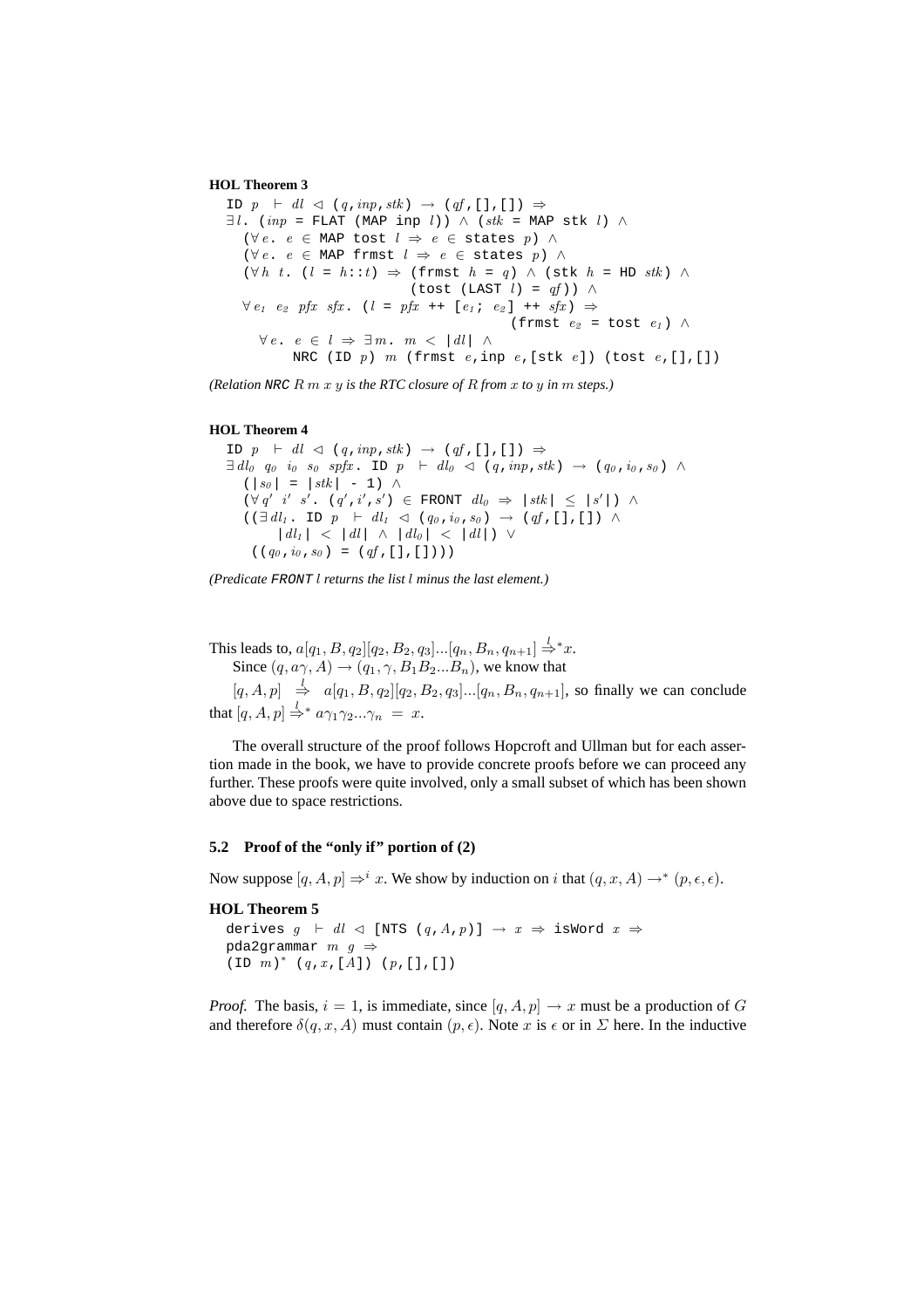step, there are three cases to be considered. The first is the trivial case,  $[q, A, p] \Rightarrow a$ , where a is a terminal. Thus,  $x = a$  and  $\delta(q, a, A)$  must contain  $(p, \epsilon)$ . The other two possibilities are,  $[q, A, p] \Rightarrow a[q_1, B_1, q_2] ... [q_n, B_n, q_{n+1}] \Rightarrow i^{-1} x$ , where  $q_{n+1} = p$ or  $[q, A, p] \Rightarrow [q_1, B_1, q_2] \dots [q_n, B_n, q_{n+1}] \Rightarrow^{i-1} x$ , where  $q_{n+1} = p$ . The latter case can be considered a specialisation of the first one such that  $a = \epsilon$ . Then x can be written as  $x = ax_1x_2...x_n$ , where  $[q_j, B_j, q_{j+1}] \Rightarrow^* x_j$  for  $1 \le j \le n$  and possibly  $a = \epsilon$ . This has to be formally asserted in HOL. Let  $\alpha$  be of length n. If  $\alpha \Rightarrow^m \beta$ , then  $\alpha$ can be divided into *n* parts,  $\alpha = \alpha_1 \alpha_2 ... \alpha_n$  and  $\beta = \beta_1 \beta_2 ... \beta_n$ , such that  $\alpha_i \Rightarrow i \beta_i$  in  $i \leq m$  steps.

### **HOL Theorem 6**

derives  $q \vdash dl \lhd x \quad y \Rightarrow$  $\exists l.$  (x = MAP FST  $l$ )  $\wedge$  (y = FLAT (MAP SND  $l$ ))  $\wedge$  $\forall a \ b. \ (a, b) \in l \Rightarrow \exists dl'. \ |dl'| \leq |dl| \land$  derives  $g \vdash dl' \lhd [a] \quad b$ 

*(The* FLAT *function returns the elements of (nested) lists,* SND *returns the second element of a pair.)*

Inserting  $B_{i+1}...B_n$  at the bottom of each stack in the above sequence of ID's gives us,

$$
(q_j, x_j, B_j B_{j+1}...B_n) \rightarrow^* (q_{j+1}, \epsilon, B_{j+1}...B_n).
$$
 (4)

The first step in the derivation of x from  $[q, A, p]$  gives us,

$$
(q, x, A) \rightarrow (q_1, x_1 x_2 ... x_n, B_1 B_2 ... B_n)
$$
\n
$$
(5)
$$

is a legal move of M. From this move and (4) for  $j = 1, 2, ..., n$ ,  $(q, x, A) \rightarrow^* (p, \epsilon, \epsilon)$ follows. In Hopcroft and Ullman, the above two equations suffice to deduce the result we are interested in.

Unfortunately, the sequence of reasoning here is too coarse-grained for HOL4 to handle. The intermediate steps need to be explicitly stated for the proof to work out using a theorem prover. These steps can be further elaborated as follows<sup>4</sup>. By our induction hypothesis,

$$
(q_j, x_j, B_j) \rightarrow^* (q_{j+1}, \epsilon, \epsilon). \tag{6}
$$

Now consider the first step, if we insert  $x_2...x_n$  after input  $x_1$  and  $B_2...B_n$  at the bottom of each stack, we see that

$$
(q_1, x_1...x_n, B_1...B_n) \rightarrow^* (p, \epsilon, \epsilon). \tag{7}
$$

Another fact that needs to be asserted explicitly is reasoning for (7).

This is done by proving the affect of inserting input/stack symbols on the PDA transitions. Now from the first step, (5) and (7),  $(q, x, A) \rightarrow^* (p, \epsilon, \epsilon)$  follows.

Equation (2) with  $q = q_0$  and  $A = Z_0$  says  $[q_0, Z_0, p] \Rightarrow^* x$  iff  $(q_0, x, Z_0) \rightarrow^* (p, \epsilon, \epsilon)$ . This observation, together with **Rule 1** of the construction of G, says that  $S \Rightarrow^* x$  if and only if  $(q_0, x, Z_0) \rightarrow^* (p, \epsilon, \epsilon)$  for some state p. That is, x is in  $L(G)$  if and only if x is in  $N(M)$  and we have

<sup>4</sup> Their HOL versions can be found as part of the source code